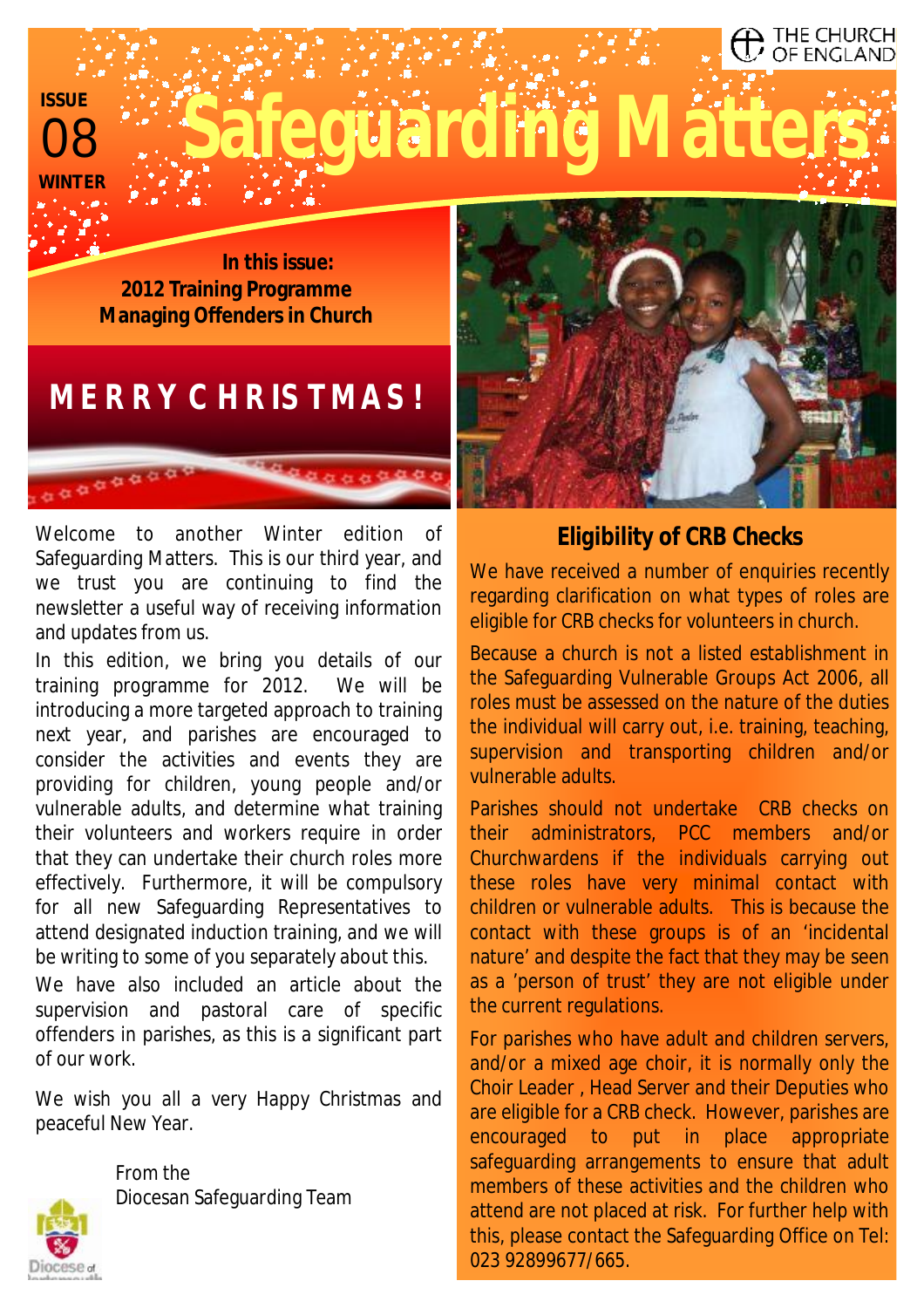**TRAINING PROGRAMME 2012** 

<u>↓↓↓↓↓↓↓↓↓↓↓↓↓↓↓↓↓↓↓↓↓↓↓↓↓↓↓↓↓↓↓↓</u>

**Designated Safeguarding Representative Induction Training (Duration: 2 hours)**  This is a compulsory workshop for new Parish Safeguarding Representatives and will enable them to create a safer parish culture in order to effectively protect children, young people and vulnerable adults. This workshop will enable representatives to identify what they need to do in order to implement relevant safeguarding procedures within the parish.

**Essential Awareness and Response to Safeguarding Children (Duration: 2 hours)** 

This workshop is intended for anyone whose work brings them into contact with children and/or young people within the church. The training covers issues specific to church organisations, around the safe working practices with children and young people, signs and symptoms of abuse and how to respond to concerns.





**Essential Awareness and Response to Safeguarding Adults (Duration: 2 hours)** 

This workshop is intended for anyone whose work brings them into contact with vulnerable adults within the church including pastoral visitors. The training covers issues specific to church organisations around the safe working practices with vulnerable adults, signs and symptoms of abuse and how to respond to concerns.

**Recruiting and Managing Volunteers Safely (Duration: 2 hours)**  This workshop provides participants with an understanding of the principles and methods required to make fair and safe recruitment decisions in order to prevent the appointment of unsuitable people, and explores how effective supervision and vigilance can prevent children, young people and vulnerable adults being placed at risk. The training is intended for Clergy, Safeguarding Representatives and those who are responsible for recruiting and managing volunteers as part of their church role.



**Managing Offenders in Church (Duration: 2 hours)** 

Many churches support ex offenders in church, and this normally runs alongside the monitoring of the individual by police and probation. This workshop provides participants with an understanding of how they can support the offender pastorally, whilst also ensuring they are supervised safely, and includes issues related to sex offending, risk assessment and written contracts, as well as the pastoral care and support of sex offenders in a church setting. This workshop is intended for Clergy and Safeguarding Representatives, and those who are part of Support Groups set up through the church for high risk offenders.

\*\*\*\*\*\*\*\*\*\*\*\*\*\*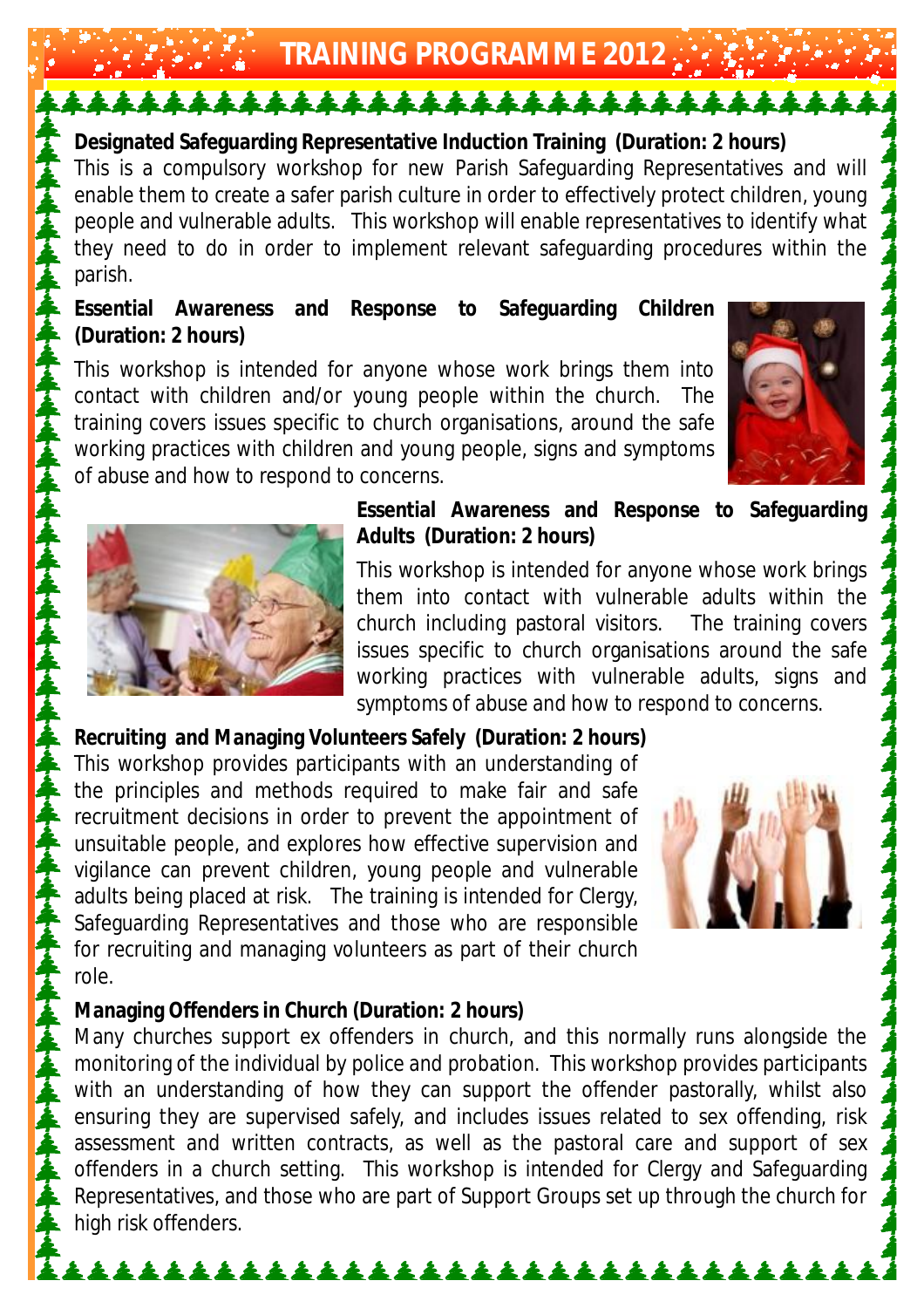**TRAINING DATES** 

**All training workshops will be held at the Portsmouth Diocesan Offices** 

\*\*\*\*\*\*\*\*\*\*\*\*\*\*\*\*\*\*\*\*\*\*\*\*\*\*\*\*\*\*\*

∗ Saturday 14th January Essential Awareness and Response to Safeguarding Children

- ∗ **Monday 23rd January Essential Awareness & Response to Safeguarding Adults**  ∗ Saturday 4th February Designated Safeguarding Representative Induction Training
- ∗ Saturday 10th March Managing Offenders in Church
- ∗ Saturday 21st April Essential Awareness & Response to Safeguarding Adults
- ∗ **Tuesday 22nd May Essential Awareness & Response to Safeguarding Children**
- ∗ Saturday 16th June Recruiting & Managing Volunteers Safely
- ∗ Saturday 7th July Essential Awareness & Response to Safeguarding Adults
- 
- 
- ∗ Saturday 15th Sept Designated Safeguarding Representative Induction Training ∗ **Tuesday 25th Sept Managing Offenders in Church**
- ∗ Saturday 13th October Essential Awareness & Response to Safeguarding Children

TRAINING TIMES**: SATURDAYS 10am - 12.00pm/EVENINGS 7.00pm - 9.00pm** To book on this training, e-mail Theresa at [theresa.winship@portsmouth.anglican.org](mailto:theresa.winship@portsmouth.anglican.org) or ask your Safeguarding Representative to book a place for you.

**Keeping Safe On and Off-line (Workshop for young people aged 11-16 years)**  This workshop raises awareness about the issues young people face on and off line. Resources used include films and quizzes to help educate young people in the safe use of the internet, and explores how their actions and behaviour can put them at risk.



This workshop will be run in the parish in liaison with Youth Leaders and is designed to last approximately 1½ hours. For more information please contact Mary Daisy on Tel 023 9289 9677 or email [mary.daisy@portsmouth.anglican.org](mailto:mary.daisy@portsmouth.anglican.org)

#### **Training Workshops in Parishes**

We understand that some parishes are keen to host a training workshop at their own church due to numbers involved. In these circumstances, please contact Theresa Winship on Tel 023 9289 9665 or email [theresa.winship@portsmouth.anglican.org](mailto:theresa.winship@portsmouth.anglican.org) to discuss your requirements.

**Voluntary Safeguarding Trainers Required** 

We are interested to hear from anyone who would like to work with us to deliver specific workshops in the Diocesan safeguarding training programme. Ideally, you will need experience in the safeguarding care field, e.g. social worker, nurse, teacher, etc., an understanding of



<u> 22222.</u>

safeguarding implications in the church context, and experience of delivering training would be desirable, but not essential. All expenses are reimbursed. For more information or to request an application form please contact Theresa Winship 023 9289 9665 or email [theresa.winship@portsmouth.anglican.org](mailto:theresa.winship@portsmouth.anglican.org)

\*\*\*\*\*\*